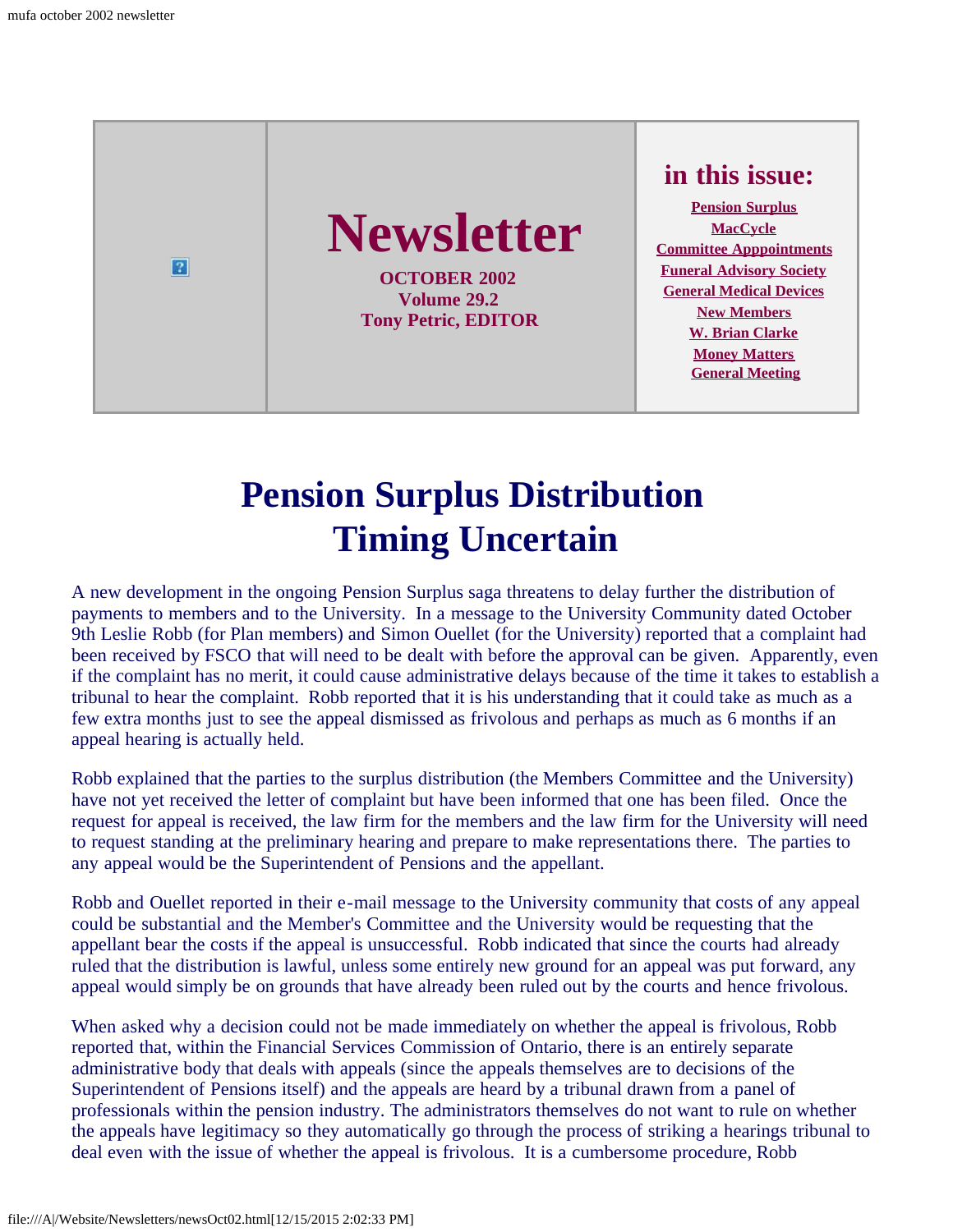<span id="page-1-0"></span>suggested, but one designed to protect the interests of pension plan members.

## **MACycle Co-op Has a Message to Peddle**

#### $|2|$

**Everyone in Hamilton bears the cost of our society's dependence on the automobile, be it in the form of atmospheric pollution, road congestion, urban sprawl or inner-city decay. Every morning and every evening the same automotive cholesterol clogs our University entrances. Finally, a group of students has formed to help alleviate this problem, and have a little fun besides.**

**McMaster University is now home to MACycle Co-op, a group hoping to promote cycling both as an alternative mode of transportation and as a form of recreation. The Co-op has established itself on campus with a not-for-profit workshop located beneath the Phoenix Lounge in Wentworth House B115B, complete with bicycle servicing facilities and a resource centre to provide information about all things cycling-related. Free classes and seminars on topics such as bike repair and safety will be offered, and the Co-op hopes to host on-campus events as well.**

**Currently, there is no discernable voice for cyclists at McMaster, and an additional goal of MACycle is to fill this void. Circumstances are presently ideal for MACycle to make a difference in how faculty, staff and students alike choose to commute to campus, and the Co-op will work with the University administration and Parking and Transit Services' new Alternative Commuting and Transportation Office to create a Cycling Plan for McMaster. To this end, the Co-op hopes that McMaster faculty and librarians will be willing to share their knowledge and experience with the group.**

**The students at MACycle Co-op are inviting McMaster faculty and librarians to join them as they promote cycling as an alternate mode of transportation. Faculty and librarians can join the Co-op for \$15.00 a year — roughly the same cost as getting a flat tire fixed at a local bike store. Memberships are available at the Compass Information Centre in the MUSC and at the Co-op office in Wentworth House. Also, faculty and librarians are invited to check out the website (www.msu.mcmaster.ca/clubs/macycle) or drop by the office at any time to ask questions.**

*Sarah Roger*

 $|2|$ 

## **More Committee Appointments**

<span id="page-1-1"></span>Many thanks to the following individuals who have volunteered to serve the Association. **David Hitchcock** has agreed to serve as Council Representative for the Department of Philosophy. **Imre Szeman** will represent MUFA on the Labour Practices Advisory Committee. **Andy Muller** and **Roman**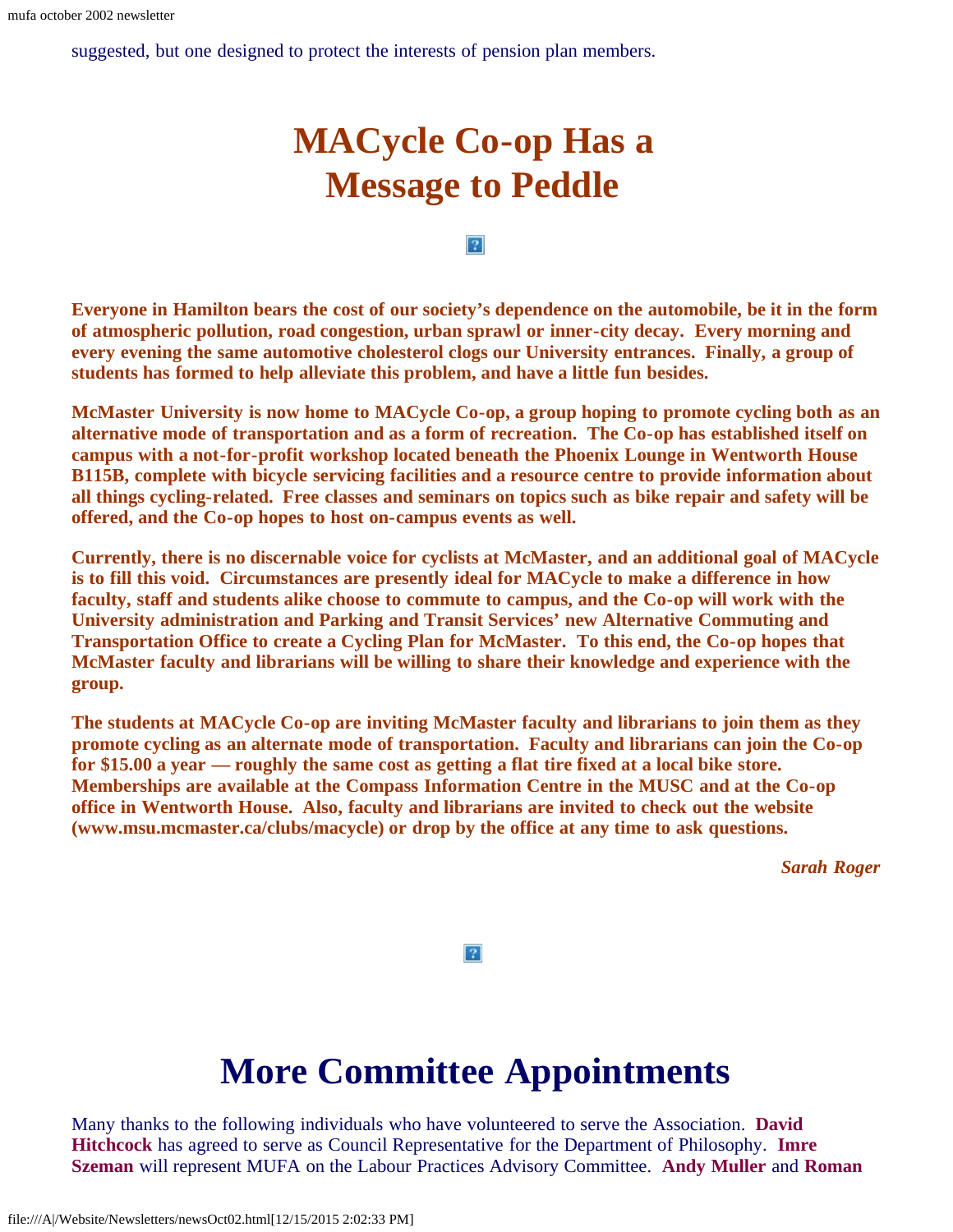**Viveros-Aguilera** have joined the Association's Academic Affairs Committee.

# **Flu Vaccine Clinics in the Works**

**Employee Health Services plans to hold Flu Clinics again this year — probably during the first two weeks of November. Watch for flyers and e-mail up-dates.**

### **The Funeral Advisory Society of Hamilton & District**

#### <span id="page-2-0"></span>**Who belongs to Memorial Societies?**

**Our members — more than 3,000 individuals and families in Hamilton and District, come from every walk of life and many age groups. They prefer simple, dignified and moderately-priced funerals, and usually prefer to avoid embalming, cosmetology, and open casket viewing.**

**Many choose to remember the life of the deceased in a memorial service after the body has been cremated or buried.**

**Most members prefer to spare their survivors the stress of making difficult decisions at the time of bereavement. They give the information about their preferences in advance to their next of kin and the funeral director of their choice.**

**Members are free to choose the arrangements that are most appropriate for their own individual situations.**

**For more information, telephone 905-389-8240.**

# <span id="page-2-1"></span>**Need to Know: Your Benefits General Medical**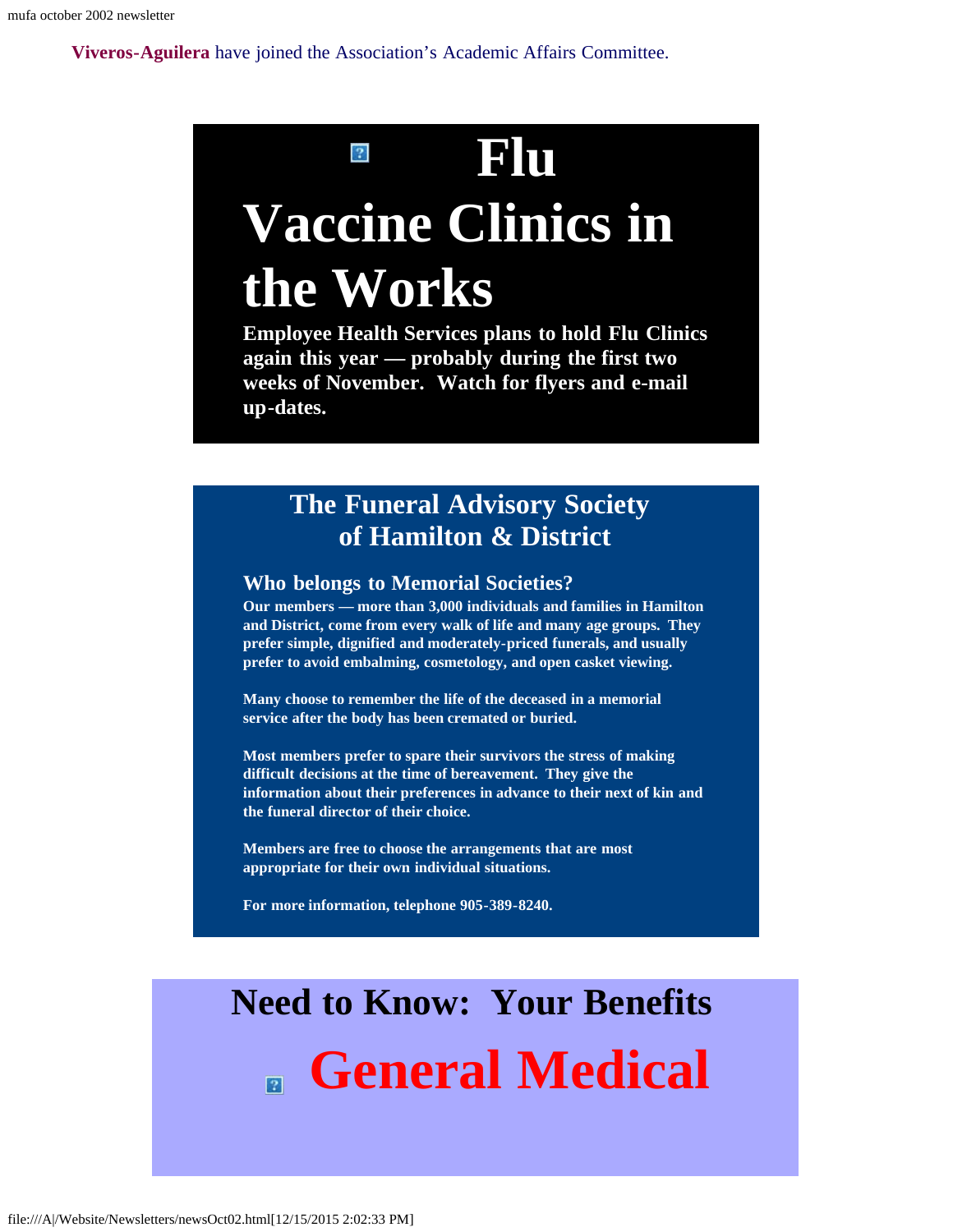# **Devices**

**In a benefit year (July 1 to June 30) reimbursement of the cumulative costs for General Medical Devices shall be as follows:**

> **0% for the first \$50 (the "deductible") 75% for the next \$400 100% for the cost beyond the deductible+\$400**

#### **Home Care Devices**

**These cover expenses required to care for the infirm outside hospital, excluding the cost of home or other renovation. Examples are hospital beds, bath lifts, commodes, eggcrate/gel mattresses, etc. If the equipment is only required for a limited period, only the cost of rental will be payable. The decision whether to rent or buy shall be left to the Plan Administrator. For any rental of home care devices, the deduction for the first \$50 applies only in the first year.**

#### **Mobility Devices**

**These cover expenses required to allow increased mobility in and outside the house if medically appropriate. Examples are wheelchairs (electric only if individual cannot power a manual chair), wheelchair lifts, scooters, rollabout chairs, walkers, canes, crutches, etc. Wheelchair inserts and pads required for use with a chair are also covered. If the equipment is only required for a limited period, only the cost of rental will be payable. The decision whether to rent or buy shall be left to the Plan Administrator. In the case of rental, the \$50 deduction applies only to the first year.**

#### **Braces, Trusses, Supports**

**These cover eligible devices required to minimize pain or support part of the body in an appropriate position. Devices required for only sports or recreation are not covered. Examples are leg, knee and neck braces.**

#### **Prosthetics**

**Expenses required to replace parts of the body lost due to**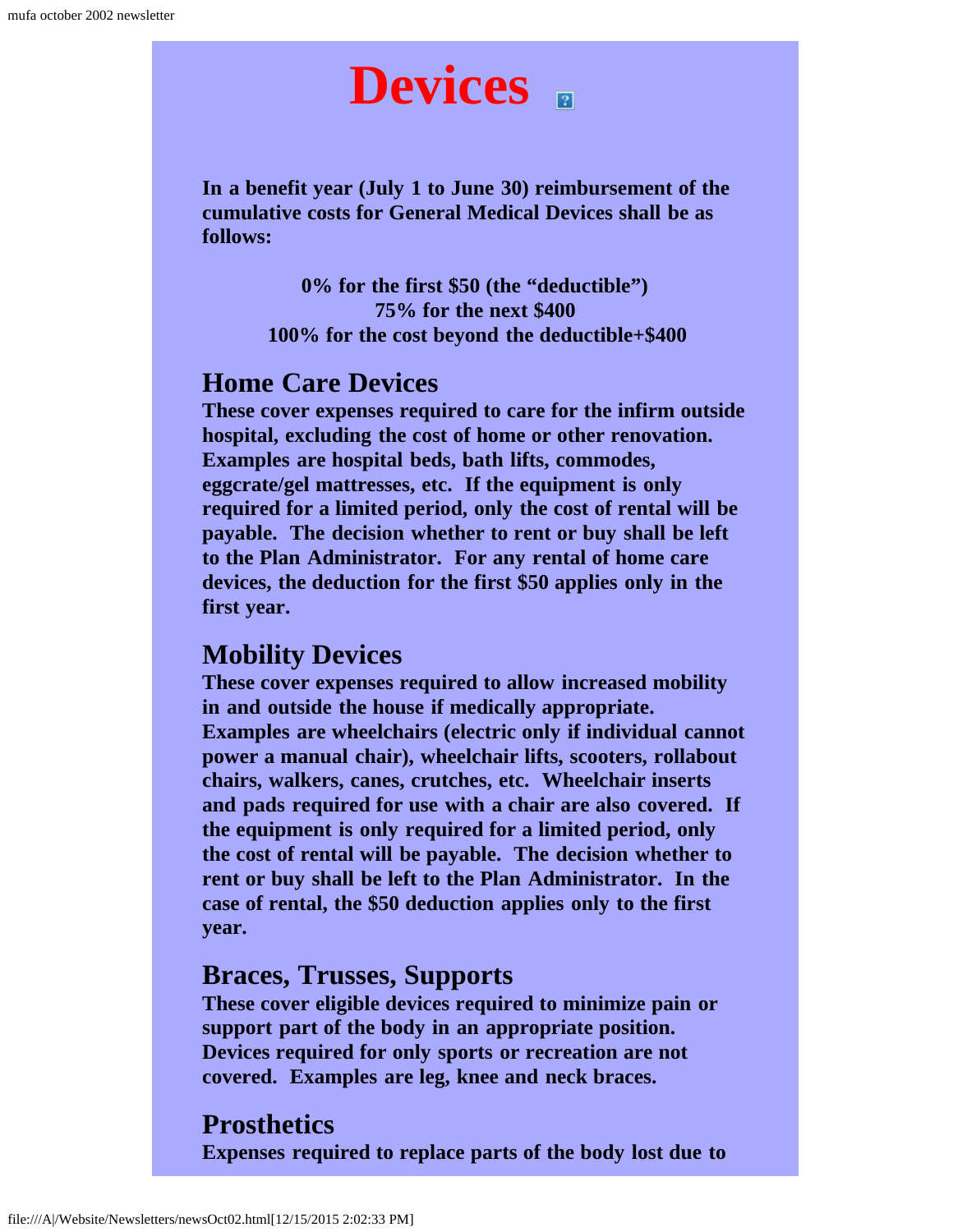**illness/injury or malformation. Devices required to support only sports or recreation are not covered. Examples are artificial eyes, legs, arms, etc. and breast prosthetics or chin reconstructions are covered following surgery. Wigs are covered, following radiotherapy or chemotherapy or if hair loss is due to disease, to a maximum of \$500 subject to the same co-insurance levels noted above.**

## $\boxed{?}$ **New Members**

<span id="page-4-0"></span>Ilham Akhundov Andre Bedard Guy Chamberland C. H. (James) Chen F. Victor Chu David Conochie Gregory Davies Dimitrina Dimitrova Ian Fearon Leslie Gordon Eileen Grace

Math & Statitistics Biology **Classics** Elec & Computer Eng Surgery Materials Science School of the Arts Sociology Biology Mills Library Nursing

 $|2|$ 

Peijun Guo Mohamed Hamed Niamh Hennessy Paul Higgs Lynne Lohfeld Brenda MacMurray Terry Paynter Agness Tourin Maria Wallis Alan Wassyng Hui June Zhu

 $|2|$ 

Civil Engineering Mechanical Eng Communications Stds Physics & Astronomy CE&B **Science** School of the Arts Math & Statistics Sociology Computing & Software Math & Statistics

<span id="page-4-1"></span>

*(The following is a eulogy delivered on October 8, 2002)*

Brian Clarke obtained his PhD in physics at McMaster University in 1962 working with H.G. Thode on heavy noble gas isotopes in meteorites. After a brief post-doctoral stint at McMaster, he spent a couple of years at UCSD (Scripps) as a post-doctoral with the Nobel Laureate H. Urey. In 1965, he returned to a professorship at McMaster, where he remained until retiring.

It was during his tenure at Scripps, and on his return to McMaster that his interests turned to the ocean. At the time there was considerable interest in determining the amount of heat-producing radioactive isotopes in the earth, and some workers had tried to measure the earth's emanation of the byproduct of their decay, helium-4, by measuring the concentration of helium gas in the deep ocean Unfortunately various other processes conspired to mask this subtle signal, and the results were not very clear. Brian had the very clever idea of measuring the isotopic ratio of helium, since the resultant ratio change would be unambiguous. Making the measurement to an accuracy necessary to resolve the signal, however, was not so simple. In fact, most textbooks back then would say it was impossible.

 **1937-2002**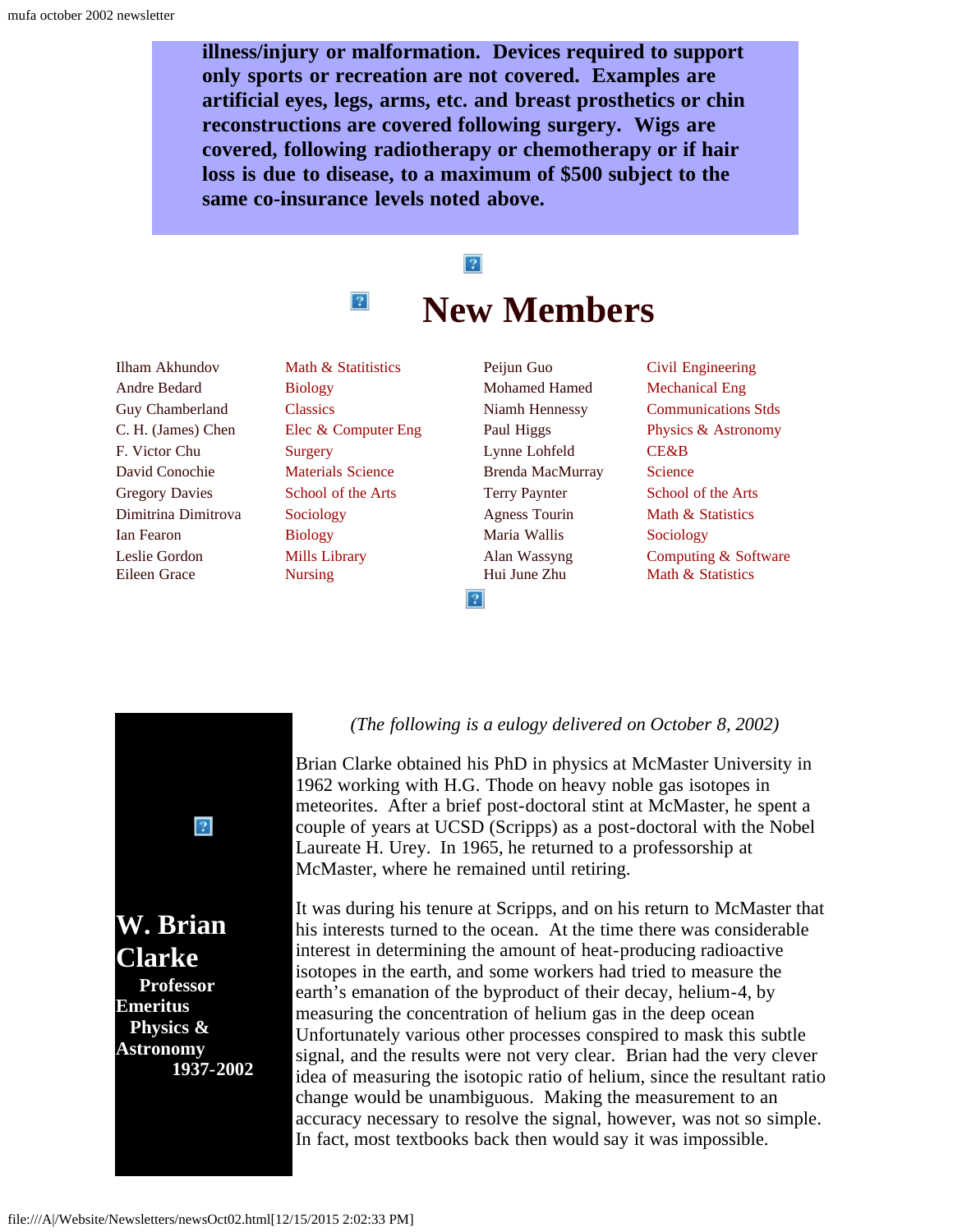This, however, didn't deter Brian, who was a very clever and inventive experimentalist — and a determined one at that. After a lot of ingenious effort and hard work, he made the measurements, and the rest is history. I use the term "history" advisedly, for what Brian discovered revolutionized both geochemistry and oceanography. What he found was that not only was there this excess helium-4 emanating from the decay of the heat-creating radioisotopes within the solid earth, but also an even greater (and far more surprising) excess of helium-3, a primordial isotope that was incorporated in the earth during its formation. The ultimate origin of this helium-3 was from the Big Bang — the creation of the universe. He had discovered direct evidence of primordial degassing. Brian immediately recognized the significance of this discovery, and published his seminal 1969 paper with his student (M. A. Beg) and Harmon Craig.

The paper marked a punctuation point in modern geochemistry. It spawned a fierce response in the literature, and a number of lines of significant scientific inquiry, many of which formed the basis of good scientific careers. There are at least four major ongoing research areas that find their roots in this work. First is the use of helium isotopes to study the structure and evolution of the earth. This forms a central pivot on which our ideas about how the earth and atmosphere were formed and have evolved over time. Second is the use of this isotope ratio to prospect for and study deep-ocean hot springs. These hot springs are perhaps the most visible and exciting ocean discovery in the popular press, but the finding of primordial helium-3 was an important foundation on which this discovery was based. Third is the tracing of helium-3 plumes in the deep ocean, learning about abyssal ocean circulation and mixing. These plumes are seen throughout the deep oceans of the world, extending for tens of thousands of kilometres around the globe. Fourth, this discovery led to a new ocean dating technique called tritium-helium dating.

The last is near to my own heart, and particularly indicative of Brian's experimental and scientific genius. Recognizing that there was an interference in the primordial helium-3 "signal" due to the decay of bomb-produced tritium (tritium decays to helium-3 with a 12.5 year half-life), he wanted to correct the observed helium-3 values in the shallow ocean for this interference. In order to do this, however, you had to know how old the water was (that is, how long it had been away from the ocean surface). When he found out that nobody really knew this time, he realized that this was a way of determining the age of the water. Thus tritium-helium dating was born. This technique has now been used extensively in the oceans, teaching us about ocean circulation, ventilation, and biological productivity.

Brian also recognized that the traditional ways of measuring tritium was cumbersome and inaccurate. He used his expertise to develop a new way of measuring tritium from the regrowth of helium-3 during storage (Clarke *et al,* 1976). This revolutionary approach ultimately bettered the old techniques by a hundredfold in sensitivity, and is now the only technique seriously used in oceanic tritium measurements. The 1976 paper not only revolutionized tritium measurement techniques, it contained two other valuable nuggets. The first is that he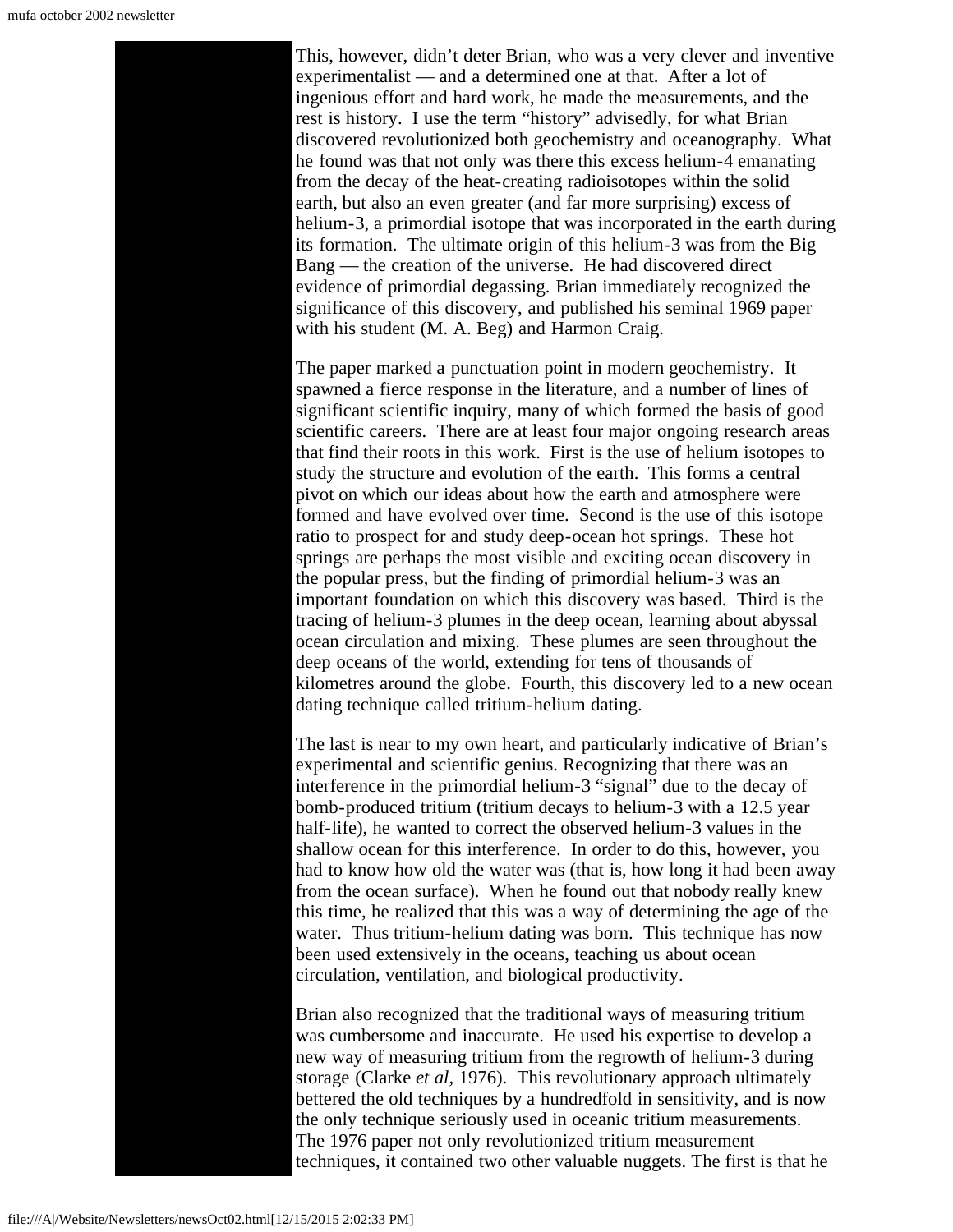determined the absolute atmospheric helium isotope ratio — a measurement that still stands a quarter of a century later as the definitive number. The second nugget is that he uncovered an inconsistency in his results with the then-reported half-life of tritium. Within a few years, the NBS/NIST and IAEA subsequently redetermined and corrected the half-life. His 1976 paper was a remarkable *tour-de-force,* since it required an incredible mixture of experimental ingenuity, extreme attention to detail, and remarkable insight. This typified Brian's genius.

And the work continued. Along the way, Brian pioneered two other dating techniques in lunar and terrestrial rocks (Al-Mg and Xe-Xe). He invented a new generation of branch-tube mass spectrometers that he unselfishly shared with others (and are now used throughout the world). He extended his helium isotope techniques into lake and groundwater research, and uranium prospecting. He pioneered the measurement of lithium and boron at ultra-trace levels in human blood protein. It was very clear that Brian's scientific horizons were very broad indeed.

Thus it is fair to say that Brian has left an indelible mark on earth and ocean science, and history must recognize his many contributions. Rest assured that his work is being carried on by his students, and his students' students…and their students too.

I must end, however, with a personal observation of Brian that I treasure the most. As one of his PhD students, I had the pleasure and benefit of his personal tutelage. I learned perhaps only a portion of the many skills that he had in the laboratory, and I continue to try to emulate some of his intellectual acuity and observational prowess. I have to think that the few things I've accomplished in my work are but a cloudy reflection of his brilliance. But the most powerful tool Brian gave to me was his sense of humour, and his enjoyment in doing science. He had a twinkle in his eye, and an infectious laugh that was impossible to resist. He not only worked in the lab — he played. You could tell he was having fun. He was intensely involved in his science, and enjoyed challenges. He had a remarkable ability to think laterally around problems. Brian really liked people, and people genuinely took to him on first contact.

I always carry a little of Brian with me, wherever I go, whatever I do. Whenever I encounter a challenging problem, the thing that comes to my mind is "what would Brian do here?" I shall miss him very much.

*W. J. Jenkins*

<span id="page-6-0"></span>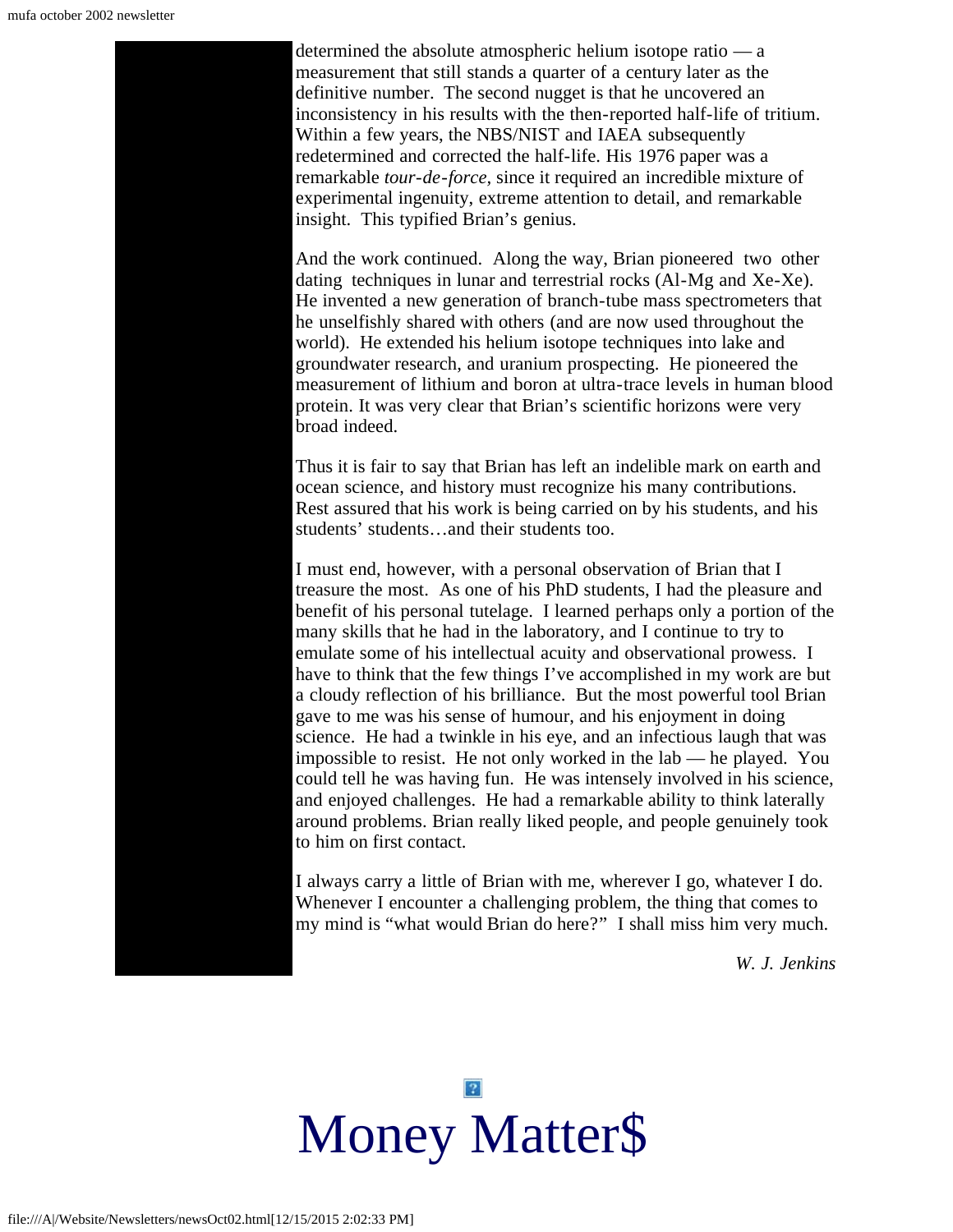2

*In response to requests from our members for financial information, we are pleased to provide the following column on what we hope will be a regular basis. The information below has been supplied by Joe Gadoury of Berkshire Securities. Please contact Mr. Gadoury directly at 905-529-5505 if you have any questions or require clarification.*

### Taking Control of YOUR Financial Future

In our last issue, we introduced the first of the 5 Laws of Wealth Creation — Set the Goal and the Time Frame to Achieve It. Keeping all your goals within short, medium and long term perspectives can help assure better success in perpetuating your financial well being. But many can't do this alone. Many wouldn't even know where to start. That's where the next law comes in.

### **Wealth Law #2: Use Other People's Knowledge**

"Jack of all trades and Master of none" is an oft heard phrase. However, in the capacity of Taking Control of your life, there is a need for guidance from those who are disciplined in a different vocation from yours. Everyone goes to work managing their certain lot in life and there are professions that are better handled by other people who are qualified to do so. So we at Berkshire have come up with this concept of your own personal board of directors.

As every business is run by managers and those managers are run by a Board of Directors, so too should you seek out a similar structure within your life. Among your counselors could be the following: Doctor; Dentist; Lawyer; Clergy; Accountant; Mechanic; General Insurance Broker; Financial Advisor. While you can handle some of the disciplines performed by these individuals yourself, the odds are that the complexities of each profession may or may not be known by you and it's definitely to your benefit to utilize their skills.

When it comes to investing, there are a lot of do-it-yourselfers out there. There are those who like to trade on the internet themselves, or use a discount broker who doesn't do any research so it's the individual who is doing the investing. They may be well-versed in some specific areas of investment management, but a good financial advisor should have a broader scope of knowledge. The various concepts such as cash flow and debt management, tax efficient portfolios or taxation should be recognized. They should be wellversed in all these different areas because each of them has their own sets of rules.

The business of investing is so dynamic, since the rules, tax legislation and investment offerings are forever changing. So keeping abreast of all these changes can be challenging for even the most seasoned investor.

Further to these generic tenets there is also the need to understand the psychology of the individual as well. How do they interpret risk? What is their informational 'need to feed' requirements? What is the depth of their understanding of the myriad of investment vehicles available?

I, for one, admit that with so many offerings out there, even I have become confused as to what best suits each individual client at times. Especially when markets spiral out of control. So to help with my selection process on behalf of those clients, I have chosen another set of individuals to be included in my personal "Board of Directors". They include some of the greatest names in the business of wealth creation — Warren Buffett, Sir John Templeton and Peter Lynch, just to name a few.

Each of these individuals has practiced "buying companies of the highest quality and holding onto them so long as they remain qualitative companies" with extraordinary results over time. I truly believe that by following in the footsteps of the most successful investors in the world and allowing time and patience to